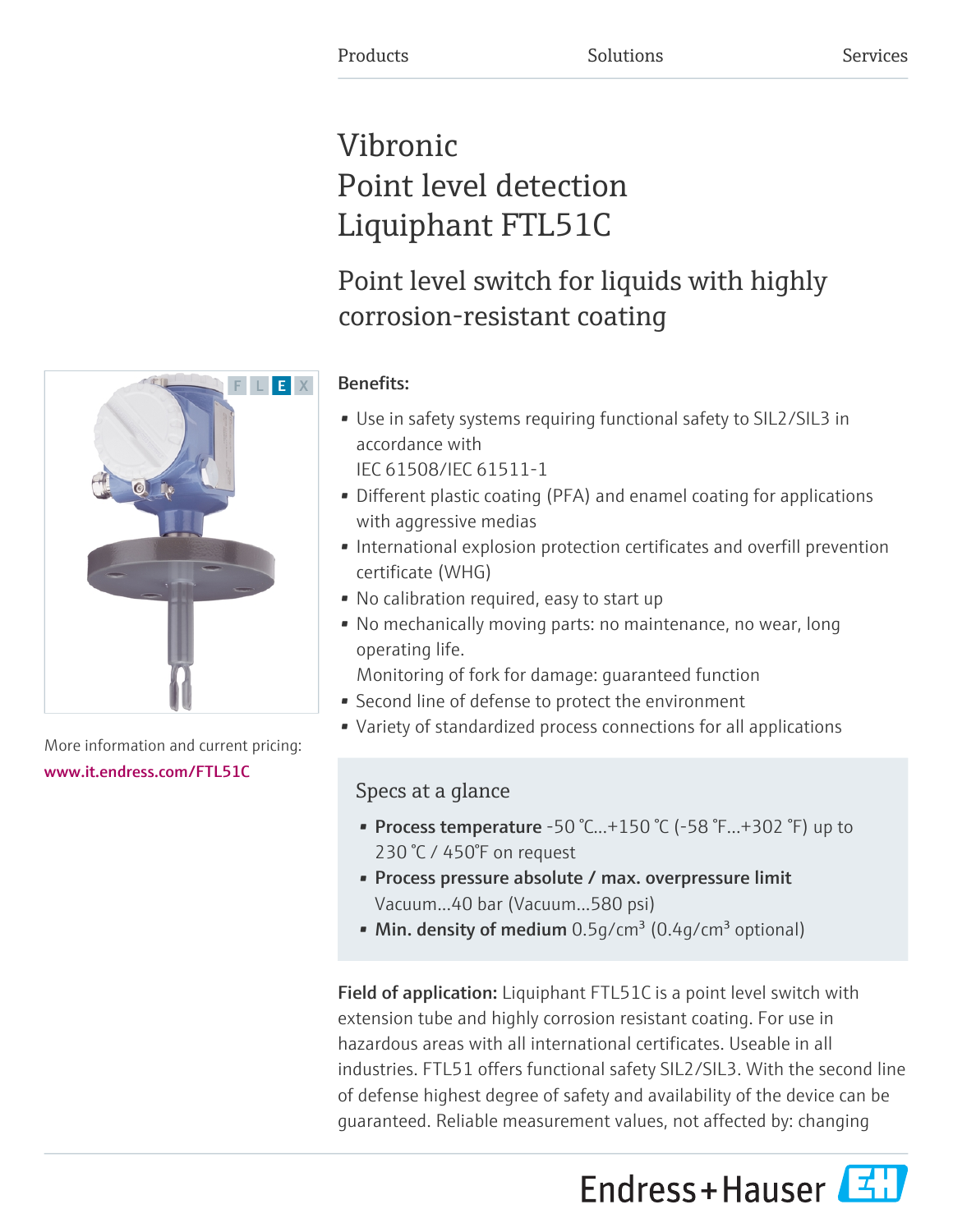media properties, flow, turbulences, gas bubbles, foam, vibrations or build-up.

# Features and specifications

# Point Level / Liquids Measuring principle

Vibration Liquids

#### Characteristic / Application

High protection against aggressive media by using antistatic coating Modular housing concept wide range of process connections Analogue and bus interfaces Extensive certificate range (e.g.Ex,WHG) pipe extension up to 3m (6m option)

#### Specialities

Foamdetection Detekt a densitychange second line of defense

#### Supply / Communication

PROFIBUS PA 19...253V AC, 2-wire 10...55V DC-PNP, 3-wire DPDT, 19...253V AC, 10...55V DC 8/16mA, 11...36V DC NAMUR PFM, 2-wire NAMUR with testbutton

#### Ambient temperature

-50 °C...+70 °C (-58 °C...+158 °F)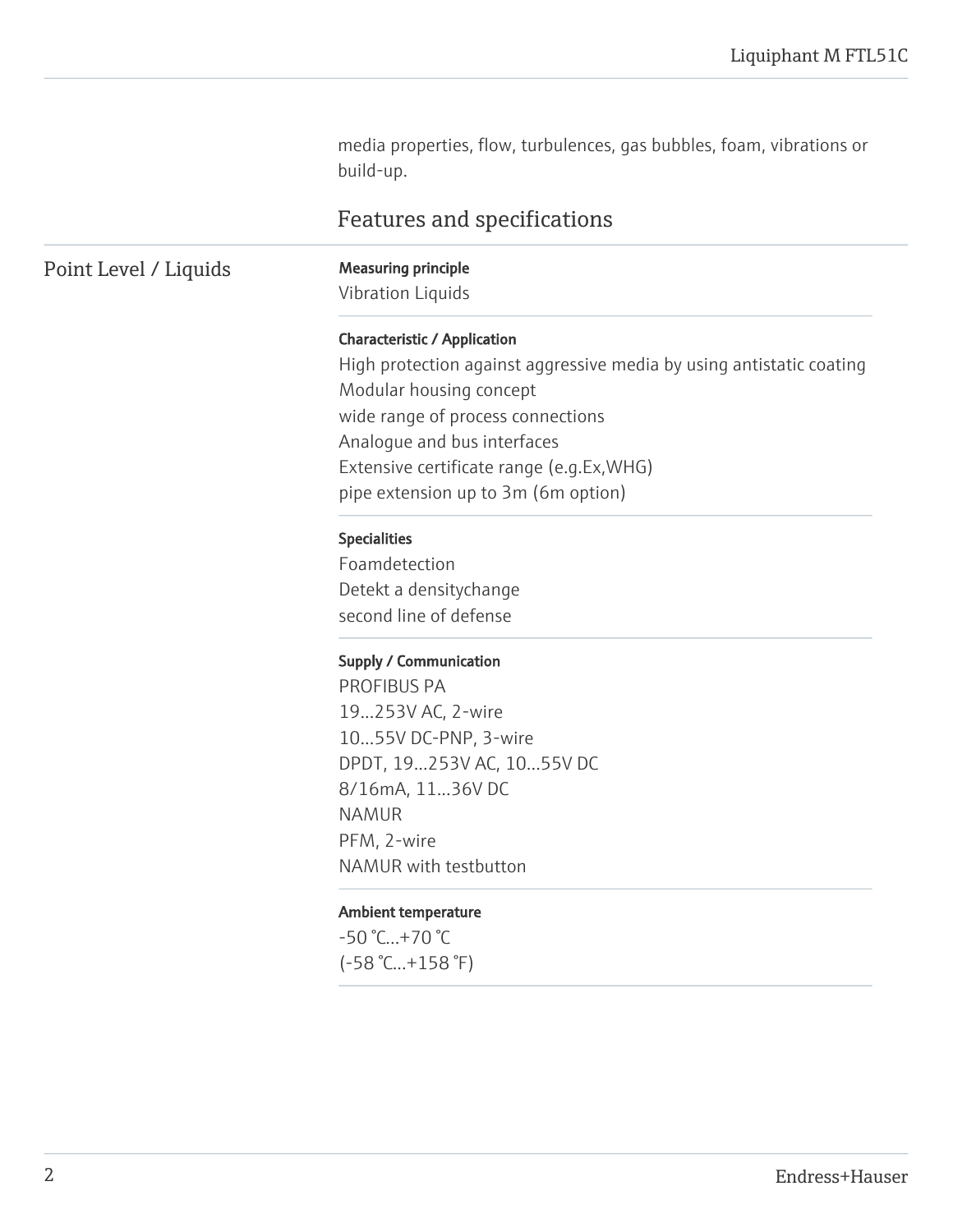# Point Level / Liquids

#### Process temperature

-50 °C...+150 °C (-58 °F...+302 °F) up to 230 °C / 450°F on request

#### Process pressure absolute / max. overpressure limit

Vacuum...40 bar (Vacuum...580 psi)

#### Min. density of medium

0.5g/cm<sup>3</sup> (0.4g/cm<sup>3</sup> optional)

#### Main wetted parts

ECTFE PFA (Edlon) PFA (Rubyred) PFA (conductive) Enamel

#### Process connection

Flange: DN25...DN100, ASME 1"...3", JIS RF10 K 50

#### Process connection hygienic

FDA conform with PFA (Edlon)

#### Sensor length

ECTFE, PFA 130mm, 148mm...3000mm (ECTFE, PFA 5.12", 5.83"...118") Enamel 130mm, 148mm...1200mm (Enmal 5.12", 5.83"...47.24")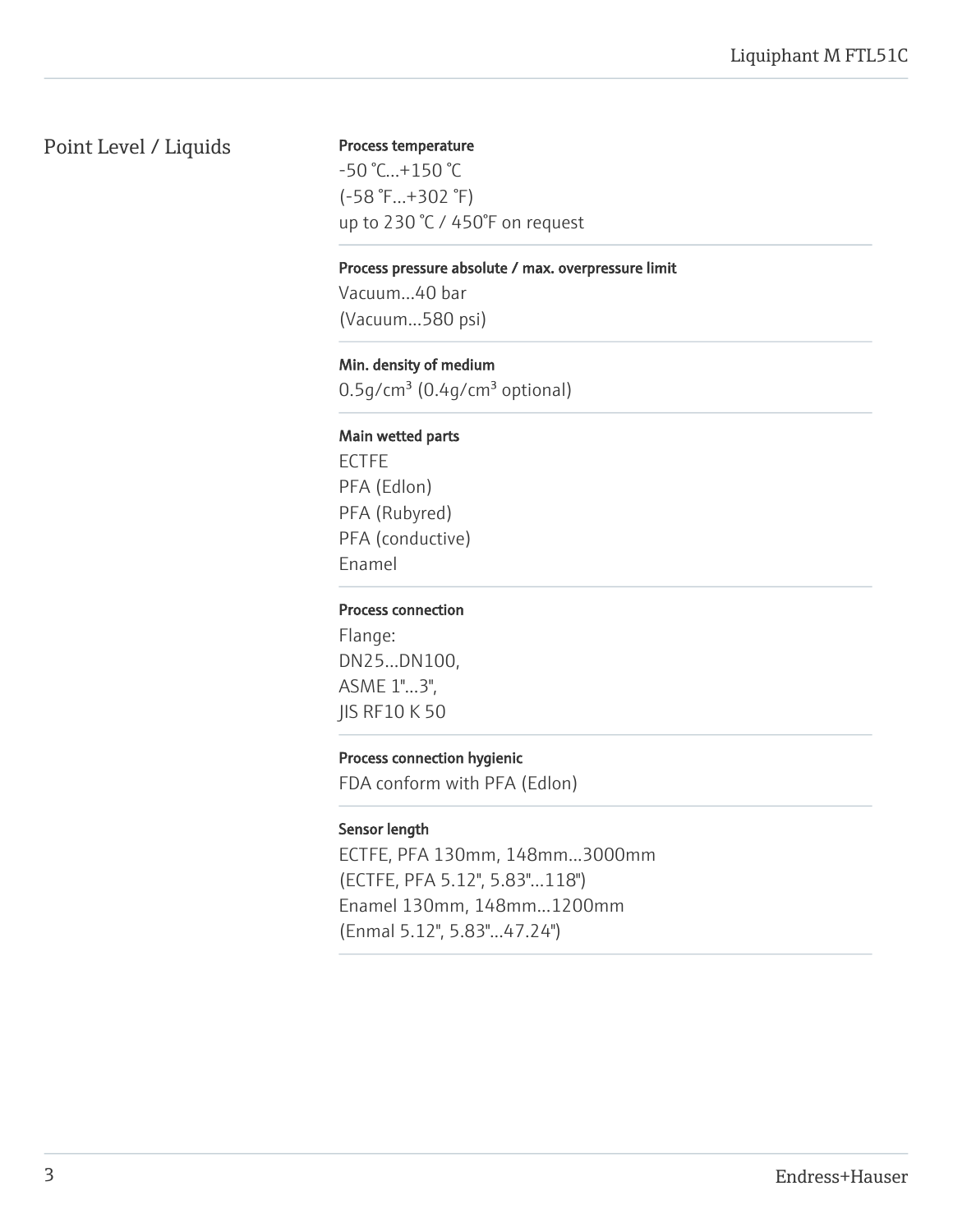# Point Level / Liquids

#### Communication

PROFIBUS PA 19...253V AC 10...55V DC-PNP 19...253V AC bzw 10...55V DC 8/16mA, 11...36V DC NAMUR PFM

Certificates / Approvals

ATEX, FM, CSA C/US, IEC Ex, TIIS, INMETRO, NEPSI

Safety approvals SIL2/ SIL3

Design approvals

EN 10204-3.1

Marine approval

GL/ ABS/ DNV

#### **Options**

Heavy duty stainless steel housing mainly for the oil and gas industry

#### Components

FTL325P/FTL375P Interface PFM FTL325N/FTL375N Interface NAMUR

### Density Measuring principle

Vibration Density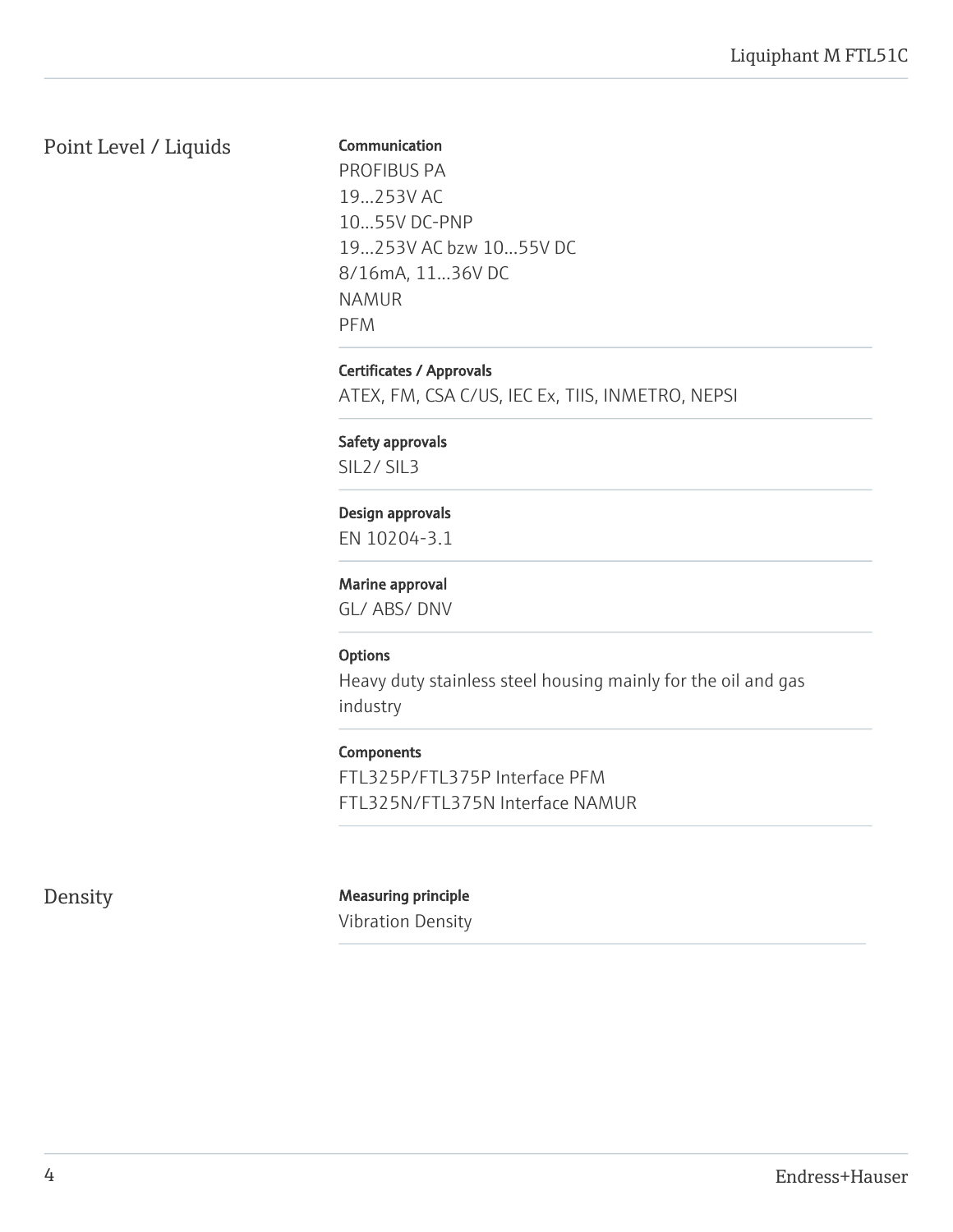# Density

#### Characteristic / Application

Liquiphant M Density with Density Computer FML621 Temperature and pressure measurement High protection against aggressive media by using antistatic coating Modular housing concept Wide range of process connections Pipe extension up to 3 m (6 m option)

Supply / Communication

Transmitter power supply (MUS)

#### Ambient temperature

-50...80°C -50...60°C for hazardous applications

#### Process temperature

0...80 °C (validity of accuracy data) -50...0°C / 80...150 °C (with reduced technical data)

#### Process pressure absolute

0...25 bar >25...40 bar (with reduced technical data)

#### Wetted parts

ECTFE, PFA and Enamel

#### Sensor length

115...3000 mm (depends by the covering)

#### **Output**

Pulse

#### Certificates / Approvals

ATEX, FM, CSA C/US, IEC Ex, TIIS, INMETRO, NEPSI